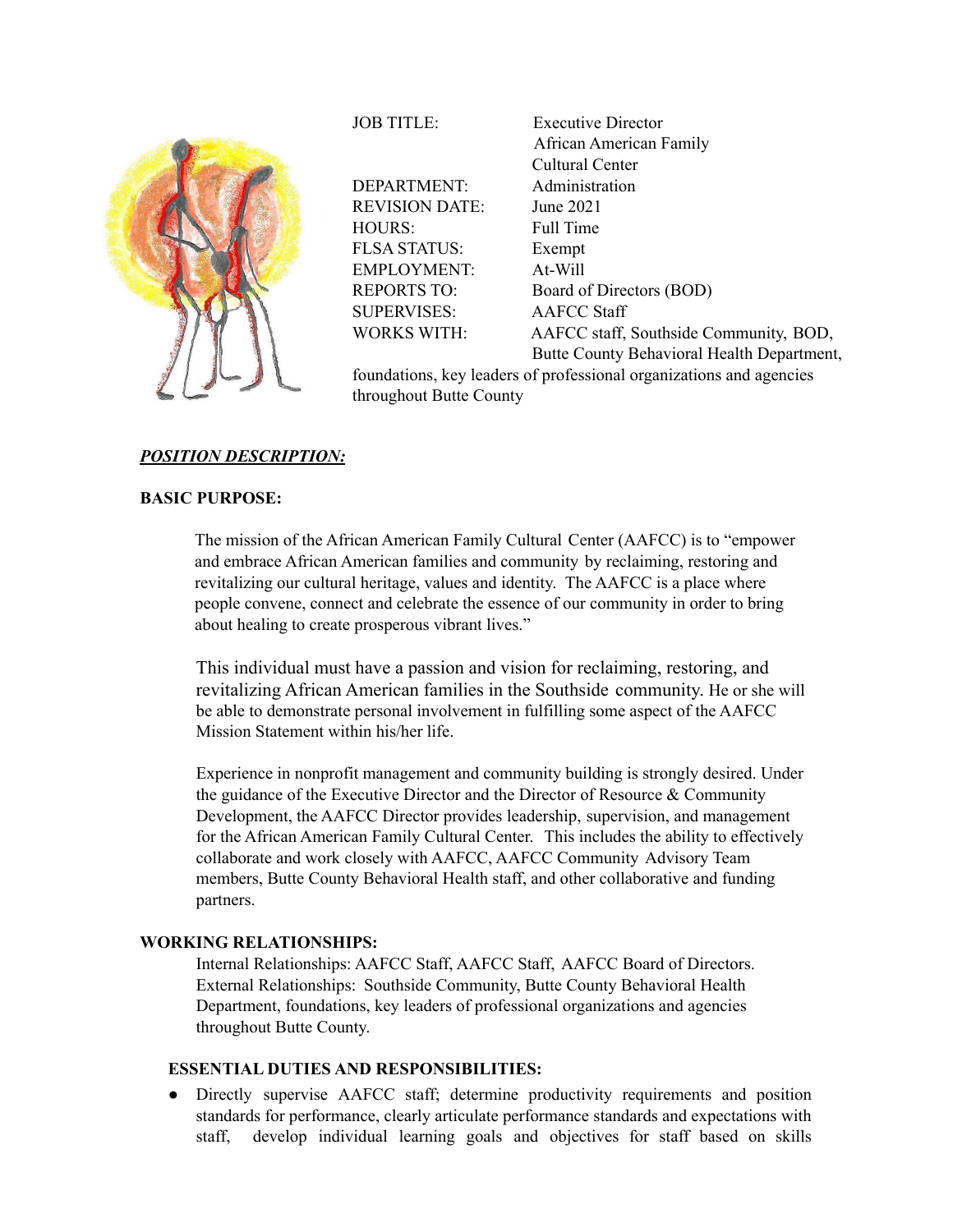assessment, prioritize and assign tasks; conduct performance evaluations; identify training needs and provide and evaluate training effectiveness for staff.

- Work closely and collaboratively with the AAFCC Board of Directors to maintain the 501 ${c}$ 3 status of the corporation.
- Responsible for managing all financial aspects of the corporation including but not limited to Budgeting for programs,A/P, A/R, required reporting, Tax filing and general oversight of all fiscal aspects of the corporation.
- Advocate for positive change in the South Side community aligned with the mission of AAFCC.
- Develop and implement creative and effective new ways of presenting programs directly affecting and engage the African American community.
- Provide oversight and guidance for development of AAFCC marketing materials, working with AAFCC, community stakeholders and volunteers to identify, develop, and publish appropriate materials.
- Collect, compile and analyze data and information; develop recommendations, prepare and present reports to agency leadership team, Strategies statewide team, and funders.
- Identify alternative funding sources and coordinate grant and loan applications; secure funding, monitor, and reconcile funds, and track results and expenditures for compliance with Agency policies and goals.
- Analyze trends and issues; interpret concerns, define desired results and opportunities for the AAFCC.
- Confer with program staff, agency staff, other non profits, public agencies, and other professionals to define and develop strategies to achieve program objectives.
- Monitor and review trends in program resource and development; recommend operational and policy improvements; facilitate meetings, workshops and other events.
- Clarify and reconcile program issues; coordinate information and assure effective communications between AAFCC and other entities.
- Research, develop, recommend and monitor procedural guidelines for implementing changes in policies, procedures, rules, and regulations.
- Interpret and explain federal and state rules and regulations as required; provide advice and assistance on compliance with laws, rules and regulations..
- Maintain professionalism, confidentiality and regular attendance in line with AAFCC policies & standards.
- Regular attendance.
- Other duties as assigned.

Nothing in this job description restricts management's right to assign or reassign duties and responsibilities to this job at any time.

To perform this assignment successfully, an individual must be able to perform each essential duty satisfactorily. The requirements listed below are representative of the knowledge, skill, and/or ability required. Reasonable accommodations may be made to enable individuals with disabilities to perform the essential functions.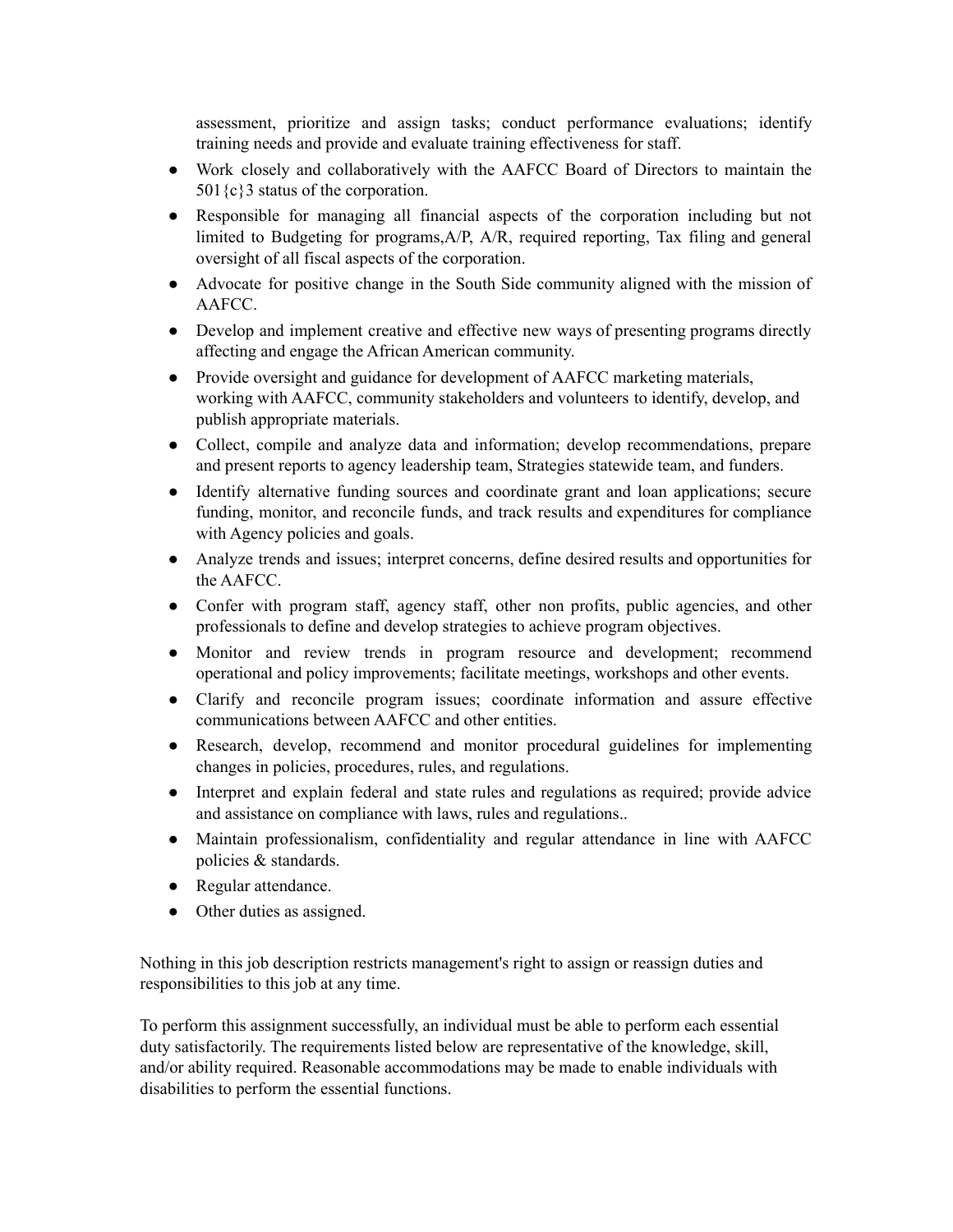## **EDUCATION and/or EXPERIENCE:**

BA/BS in Social Work, Psychology or Related Field preferred. Strong work ethic with three to five years experience and/or integrated life skills in the areas of supervision and program management.

### **SKILLS:**

## MINIMUM QUALIFICATIONS:

Required Knowledge and Skills:

- Strong/mature identity with Afro-centric background with knowledge or understanding of African history, culture, family values, and interests.
- Ability to motivate others, be an innovator of new ideas, provide positive leadership and professional written and verbal communication skills, work cooperatively as a team member and be flexible.
- Knowledge of principles, practices, and trends in public administration, leadership, grant and financial management.
- Skill in reading, understanding, and applying relevant county, state and Federal statutes, rules, ordinances, codes, regulations, and analyzing complex administrative and operational data, evaluating alternatives and making logical recommendations based on the findings; preparing special reports and effectively presenting information to public and professional audiences and effectiveness in meeting deadlines.
- Residence in South Side Oroville or strong ties to the South Side community preferred.

#### **LANGUAGE ABILITY:**

Ability to read, analyze, and interpret general business periodicals, professional journals, technical procedures, or governmental regulations. Ability to write reports, business correspondence, and procedure manuals. Ability to effectively present information and respond to questions from groups of managers, clients, customers, and the general public.

## **MATHEMATICAL SKILLS:**

Ability to add, subtract, multiply, and divide in all units of measure, using whole numbers, common fractions, and decimals. Ability to compute rate, ratio, and percent and to draw and interpret bar graphs.

#### **REASONING ABILITY:**

Ability to apply common sense understanding to carry out instructions furnished in written, oral, or diagram form. Ability to deal with problems involving several concrete variables in standardized situations.

## **PHYSICAL DEMANDS:**

The physical demands described here are representative of those that must be met by an employee to successfully perform the essential functions of this job. This may include the ability to set up for special events by moving boxes, chairs and tables. Reasonable accommodations may be made to enable individuals with disabilities to perform the essential functions.

The following lists physical demands an employee will perform on a regular basis:

Sitting Walking (ground may be uneven at times)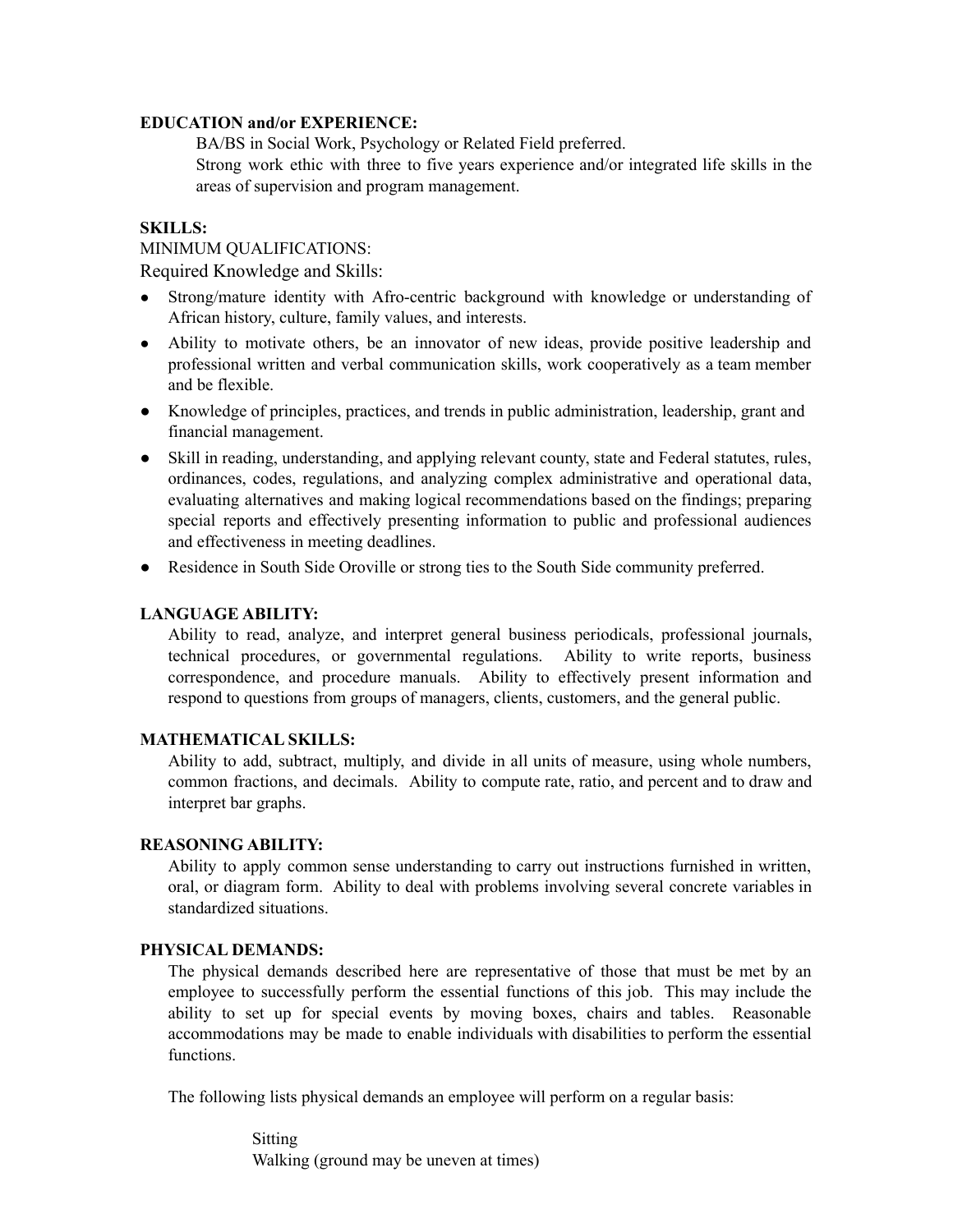Driving (to & from clients homes) Handwriting Reading On the phone Talking and/or hearing Reaching with hands and arms Keyboarding/Typing Viewing a computer monitor

The following lists physical demands an employee may perform on an occasional basis:

Standing Stooping, kneeling and crouching Computer, Excel, Word or Google docs Lifting (average weight 10 lbs.- 20lbs.) Carrying (5 to 100 ft.)

No exposure to dust, gas, fumes or chemicals. Working around people there may be a possibility of blood borne pathogens.

Duties are performed inside with climate control such as office, while driving in your car and at client residences. Exposure to outside weather when going to and from car to client residences and office or attending an occasional outside activity for a client.

This position regularly requires being able to work at close vision (clear vision at 20 inches or less) and to adjust focus (ability to adjust the eye to bring an object into sharp focus); distance vision (clear at more than 20 feet).

The typical noise level in the work environment of this position is of moderate notice. On occasion, you may be subject to a loud noise level.

# **TRANSPORTATION:**

Using your personal vehicle is necessary for AAFCC business. You will be responsible for keeping a mileage record and submitting it. for reimbursement. Proof of current liability insurance on your personal vehicle must be provided at time of employment and when it expires. Personal vehicle insurance is primary coverage in case you are in an accident in your vehicle while on business for AAFCC. Since you may be transporting children in your vehicle, it must be well maintained. You will need a valid California Driver's License. If the State DMV requires you to drive with corrective vision, you will be expected to comply. (See Employee Handbook)

# **WORK ENVIRONMENT – SOCIAL**

Employee shall work in a non-hostile work environment. That is, the employee is expected not to engage in any activity that unreasonably interferes with performance of any other employee, such as sexual harassment, unlawful discrimination or any other behavior that unduly demeans or intimidates another employee.

As an essential function of this position, the employee must be able to handle levels of stress satisfactorily and be congenial with other employees, clients and vendors at all times.